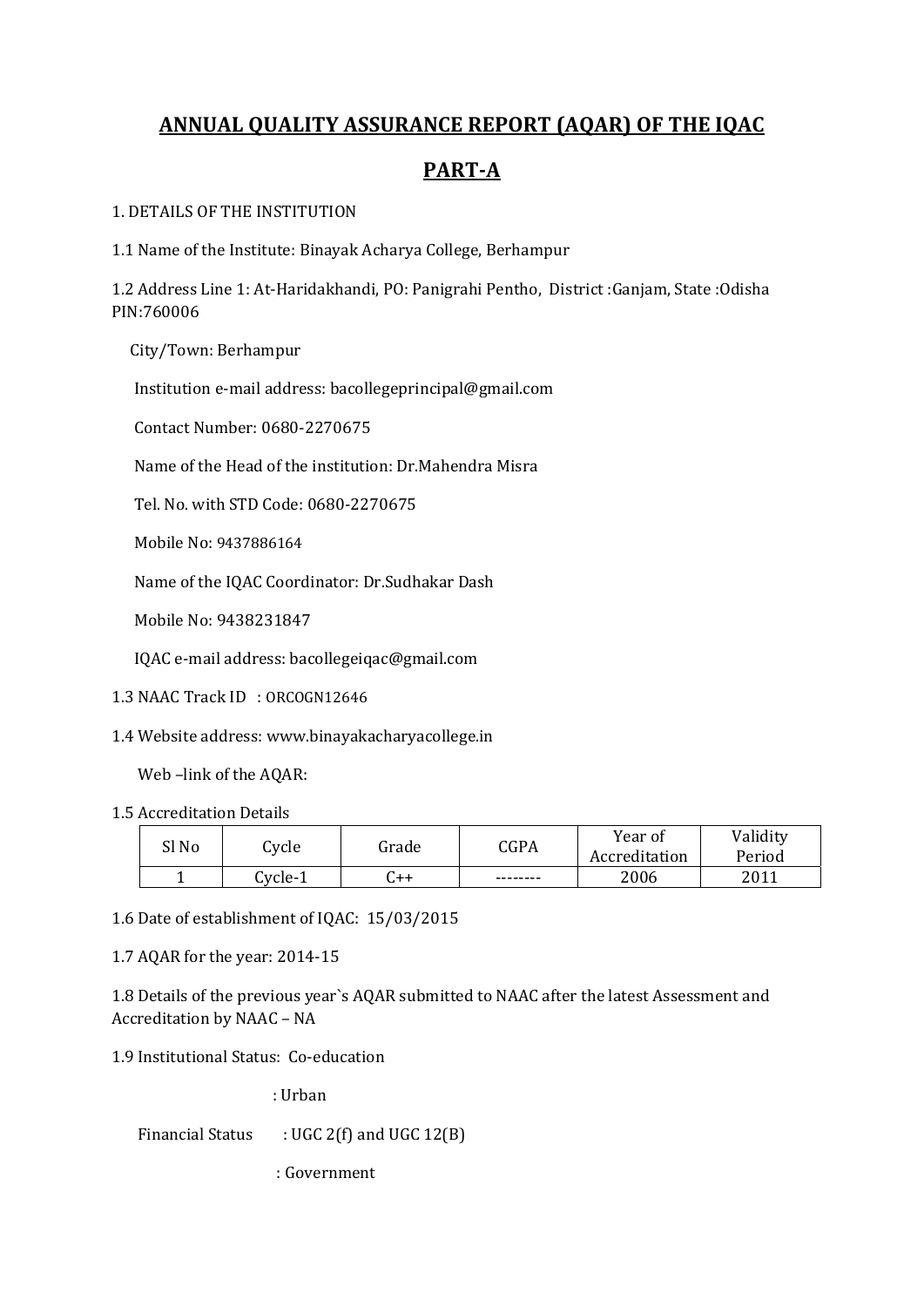- 1.10 Type of Faculty/Programme : Arts (UG), Science (UG), and Commerce(UG)
- 1.11 Name of the affiliating University: Berhampur University. Dist: Ganjam , State: Odisha
- 1.12 Special status conferred by Central/State government –No

Autonomy by State/Central Govt. /University: No

#### **2. IQAC Composition and Activities**

- 2.1 No of teachers: Three
- 2.2 No of Administrative/Technical staff: One
- 2.3 No. of students: Two
- 2.4 No of management representatives: Nil
- 2.5 No of Alumni: Nil
- 2.6 No of other stake holders: Nil
- 2.7 No of employers/Industrialists: Nil
- 2.8 No of external experts: Two
- 2.9 Total No of members: 08
- 2.10 No of IQAC meetings held: One
- 2.11 No of meetings with various stakeholders:

| Faculty: 01<br>Non teaching staff: 01 Alumni: Nil | Others: Nil |
|---------------------------------------------------|-------------|
|---------------------------------------------------|-------------|

- 2.12 Has IQAC received any funding from UGC during the year: Yes If Yes, Mention the amount: Rs 300000/‐(Rupees three lakhs only)
- 2.13 Seminars and Conferences (Only quality related)
	- (i) Number of seminars/Workshops/Symposia organized
	- Total No: 02

International level: Nil

National level: Nil

State level: Nil

Institution level: 02 (Two)

(ii)Themes:

- 1) Social Inequality and problems of women
- 2) Impact of positive discrimination in Education in India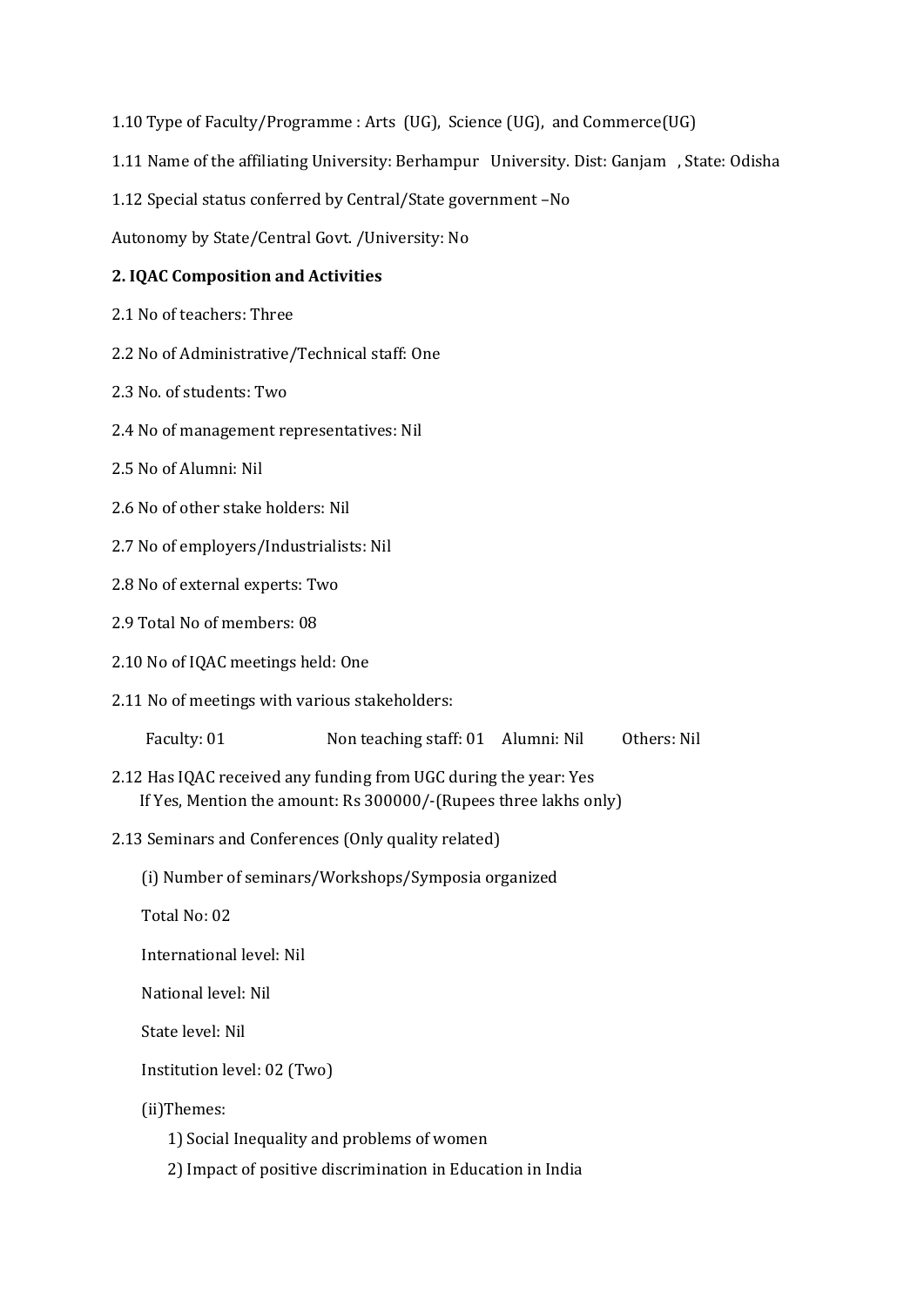- 3) Feminist consciousness in Odisha
- 2.14 Significant Activities and contributions made by IQAC
	- (I) Organisation of weekly seminar in every Department.
	- (ii) Maintenance of lesson plan and progress register by teachers.
	- (iii)Enhancement in quality of teaching by the use of ICT in teaching and learning process.
	- (iv) Promote student participation in sports and games during Annual Athletic Meet.
	- (v)Increase in computer literacy by sponsoring students to different institutes working under free government progammes.

2.15 Plan of Action by IQAC/Outcome:

The plan of action chalked out by the IQAC in the beginning of the year towards quality enhancement and the outcome achieved by the end of the year. Attach academic calendar of the year.

| <b>Plan of Action</b>                        | <b>Achievements</b> |
|----------------------------------------------|---------------------|
| 1. Compulsory preparation of Lesson plan and | 1. Achieved         |
| progress report                              |                     |
| 2. Seminars organisation (Departmental and   | 2. Partly Achieved. |
| <b>Inter Departmental</b>                    |                     |
| 3. Each Departments to be provide with Audio | 3. Partly Achieved. |
| visual / IT equipments and LCD projectors.   |                     |

2.15 Whether the AQAR was placed in statutory body? No

Provide the details of the action taken: NA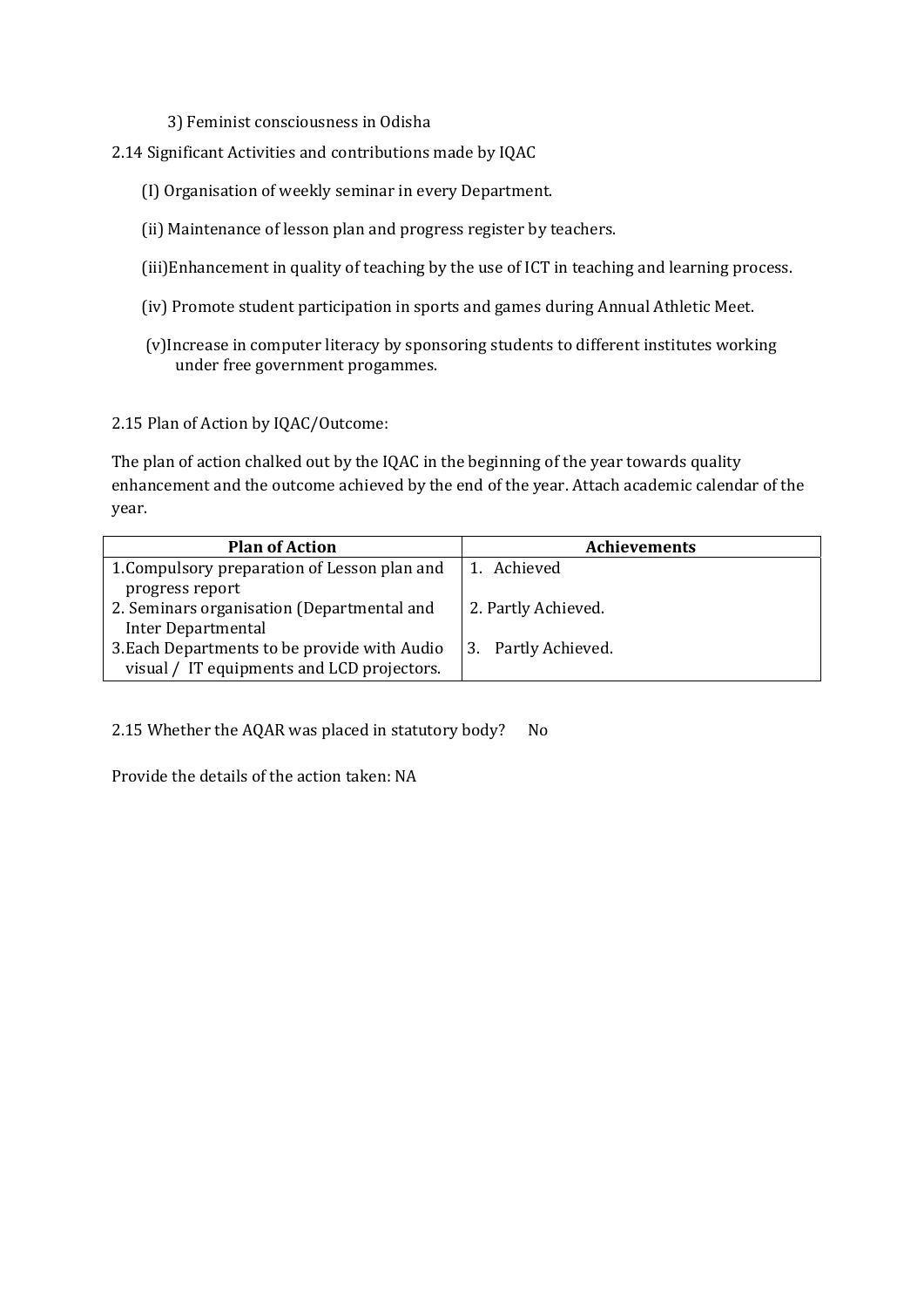# Part<sup>-B</sup>

## **CriterionI**

- 1. Curricular Aspects
- 1.1 Details about Academic Programmes

| Lavel of the | Number of existing | Number of    | Number of self | Number of       |
|--------------|--------------------|--------------|----------------|-----------------|
| Programme    | Programmes         |              | financing      | value added/    |
|              |                    | added during | programmes     | Career oriented |
|              |                    | the year     |                | programmes      |
| UG           | Three $(3)$        | Nil          | Nil            | Nil             |
| Total        | Three              | Nil          | Nil            | Nil             |

1.11 (i) Flexibility of the Curriculum : CBCS/Core/Elective option/Open options College being an affiliated institution of Berhampur University, follows the University Curriculum prescribed by the affiliating University.

All the examinations of the undergraduate classes of Arts, Science and Commerce of the session ,2012‐13, 2013‐14 and 2014‐15 as per the old pattern of annual examinations.

Trimester: Nil Annual: Yes

1.3 Feedback from stakeholders: Alumni‐No Parents‐ Yes Students‐Yes

 Mode of feedback: Online‐‐‐No Manual‐‐Yes (Please provide an analysis of the feedback in the Annexure)

1.4 Whether there is any revision/update of regulation or syllabi, if yes mention their salient aspects. No.

1.5 Any New Department/Centre introduced during the year. If yes give details.

1. Introduction of UG Honours and Pass courses in Science Stream

- 2. Introduction of Honours class in English in Arts stream
- 3. Opening of Pass courses in Sociology, Psychology and Education in Arts Stream.

## **CriterionII**

2. Teaching, Learning and Evaluation

2.1Total No of Permanent faculty

| Total | Reader | Lecturer | D.<br>Professor | Others |
|-------|--------|----------|-----------------|--------|
| ∼     | ັ້     | J6.      | Nil             | Nil    |

2.2 Number of permanent faculty with PhD: 02 (Two)

2.3 Number of faculty positions Recruited (R) and Vacant (V)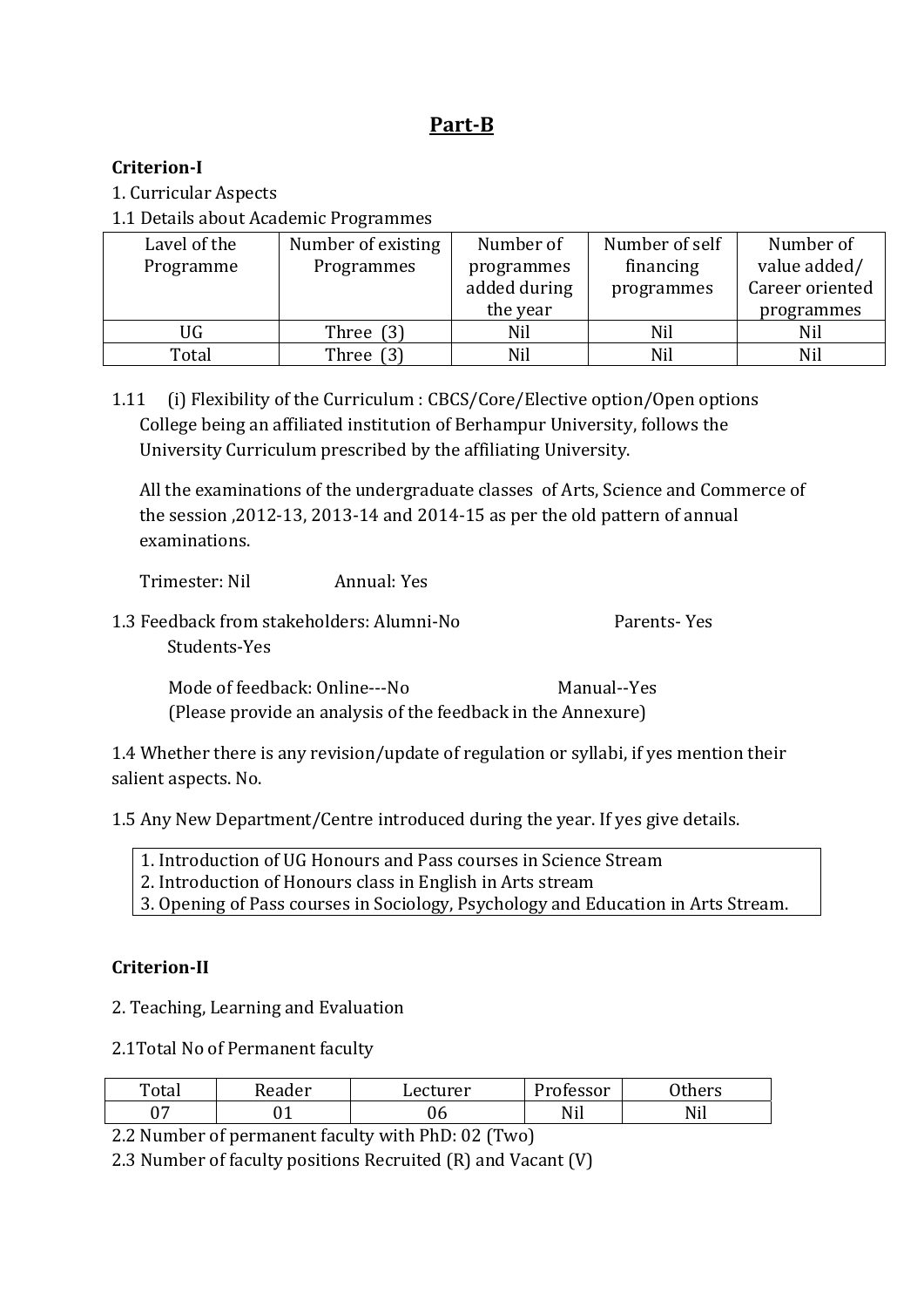| Asst.     |     |            | Associate Professor   Professor | Others     |            |      | Total |     |  |
|-----------|-----|------------|---------------------------------|------------|------------|------|-------|-----|--|
| Professor |     |            |                                 |            |            |      |       |     |  |
|           |     |            |                                 |            |            |      |       |     |  |
| Nil       | Nil | <b>NIL</b> | <b>NIL</b>                      | <b>NIL</b> | <b>NIL</b> | ---- | ----  | Nil |  |

2.4 Number of Guest and visiting faculty and temporary faculty:

 Guest faculty: 06 Visiting faculty: NIL Temporary faculty:Nil 2.5 Faculty participation in conferences and symposia.

| No of faculty          | International level | National level | State level |
|------------------------|---------------------|----------------|-------------|
| Attended               | <b>NIL</b>          |                |             |
| <b>Presented Paper</b> | <b>NIL</b>          | <b>NIL</b>     |             |
| Resourse Person        | <b>NIL</b>          | NII.           |             |

2.6 Innovative processes adopted by the institution in teaching and learning.

Use of ICT in teaching and learning process.

2.7 Total No of actual teaching days during the academic year: 180 days

2.8 Examination/Evaluation Reforms initiated by the institution (for example Open Book Examination, Bar coding, Double valuation, Photocopy, online multiple choice questions). The college is under the jurisdiction of University / Government. Instructions issued by them with regard to the above are followed.

2.9 No of faculty members involved in curriculum restructuring /revision /syllabus development as member of board of study/Faculty /Curriculum Development workshop:

| Member of board of study | Faculty      | Curriculum development workshop |
|--------------------------|--------------|---------------------------------|
|                          | ------------ | ------------                    |

2.10 Average percentage of attendance of students. : 80%

2.11 Course/Programme wise distribution of pass percentage:

| Title of the | Total number of                                                    |             |             | Division   |             |            |
|--------------|--------------------------------------------------------------------|-------------|-------------|------------|-------------|------------|
| Programme    | students appeared                                                  | Distinction | Ist. $%$    | IInd. %    | III $rd.\%$ | Pass %     |
|              |                                                                    | $\%$        |             |            |             |            |
| BA           | 104                                                                | $06(5.8\%)$ | 02(2%)      | 22 (21%)   | 16(15.4)    | 45         |
|              |                                                                    |             |             |            |             | $(43.2\%)$ |
| B.Sc         | Students admitted and appeared to the course only in this session. |             |             |            |             |            |
| <b>B.Com</b> | 39                                                                 | 08 (20.5%)  | $02(5.1\%)$ | 10         | 01          | 14(35.9)   |
|              |                                                                    |             |             | $(25.6\%)$ | $(2.5\%)$   |            |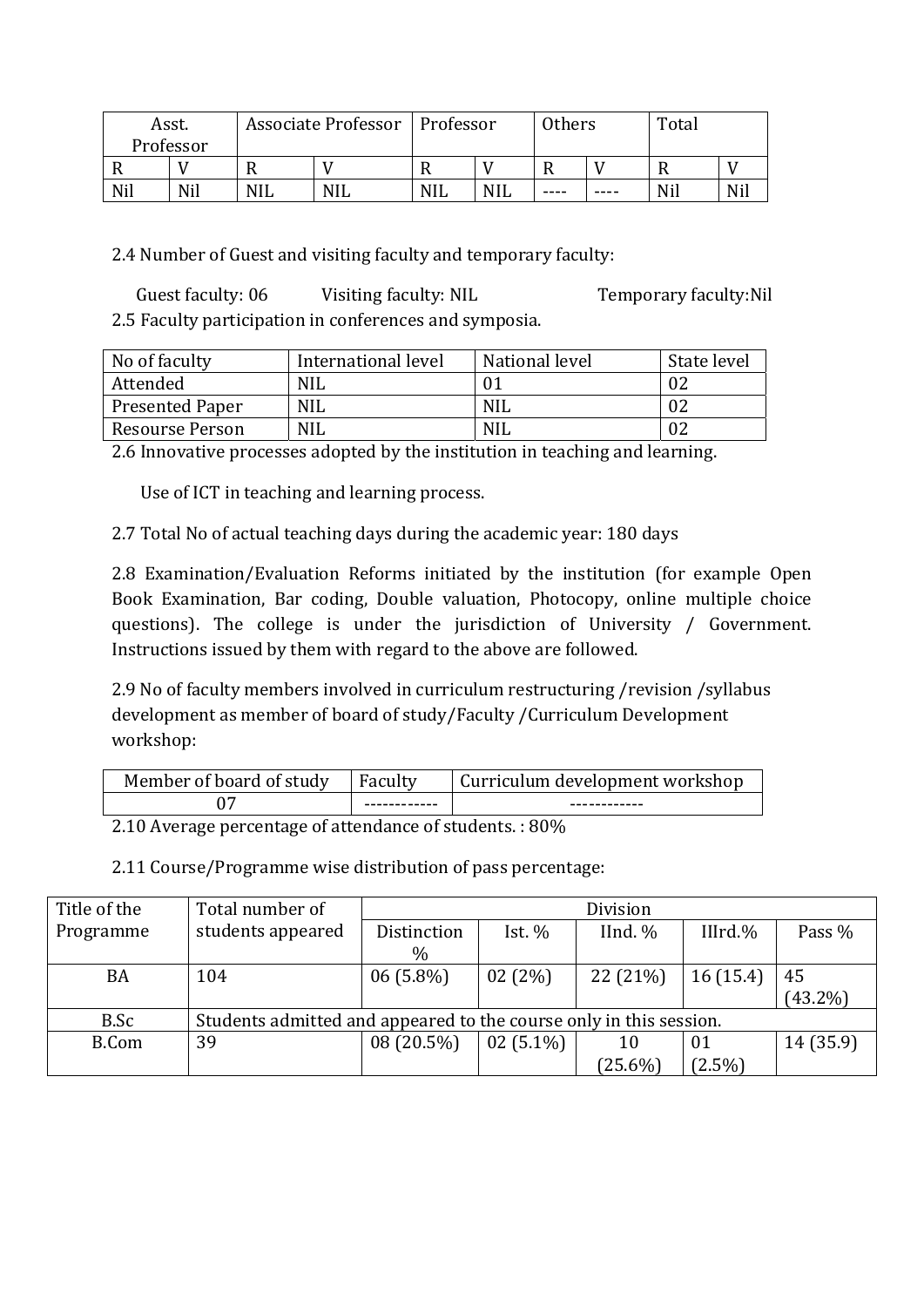2.12 How does the IQAC contribute/monitor/evaluate the teaching & learning process.

IQAC initiated analysis of result stream wise for the first time this session. Students and Parents suggestions were taken from the parents meet. Emphasis on regular classes and internal assessment and more participation of students in curricular and extracurricular activities recommended.

| <b>Faculty/Staff Development programme</b>  | No of faculty benefitted |
|---------------------------------------------|--------------------------|
| <b>Refresher Courses</b>                    | 03                       |
| UGC faculty development programme           | <b>Nil</b>               |
| HRD programme                               | <b>Nil</b>               |
| Orientation programme                       | <b>Nil</b>               |
| Faculty exchange programme                  | Nil                      |
| Staff training conducted by the University  | Nil                      |
| Staff training conducted by the institution | Nil                      |
| Summer / Winter schools, workshops etc.     | Nil                      |
| Others                                      | <b>Nil</b>               |
|                                             |                          |

2.13 Initiatives undertaken towards faculty development.

2.14 Details of Administrative and technical staff.

| Number of  | Number of | Number of        | Number of        |
|------------|-----------|------------------|------------------|
| permanent  | vacant    | permanent        | positions filled |
| employees  | positions | positions filled | temporarily      |
|            |           | during the year  |                  |
| 05         | Nil       | Nil              | Nil              |
|            |           |                  |                  |
| <b>Nil</b> | Nil       | Nil              | Nil              |
|            |           |                  |                  |
|            |           |                  |                  |

## **CriterionIII**

3. Research, Consultancy and extension: Nil

3.1 Initiative of the IQAC in sensitizing /promoting / Research climate in the institution: Nil

3.2Details regarding major projects:

|              | Completed | Ongoing | Sanctioned | Submitted |
|--------------|-----------|---------|------------|-----------|
| Number       | Nil       | Nil     | Nil        | Nil       |
| Outlay in Rs |           |         |            |           |
| Lakhs        |           |         |            |           |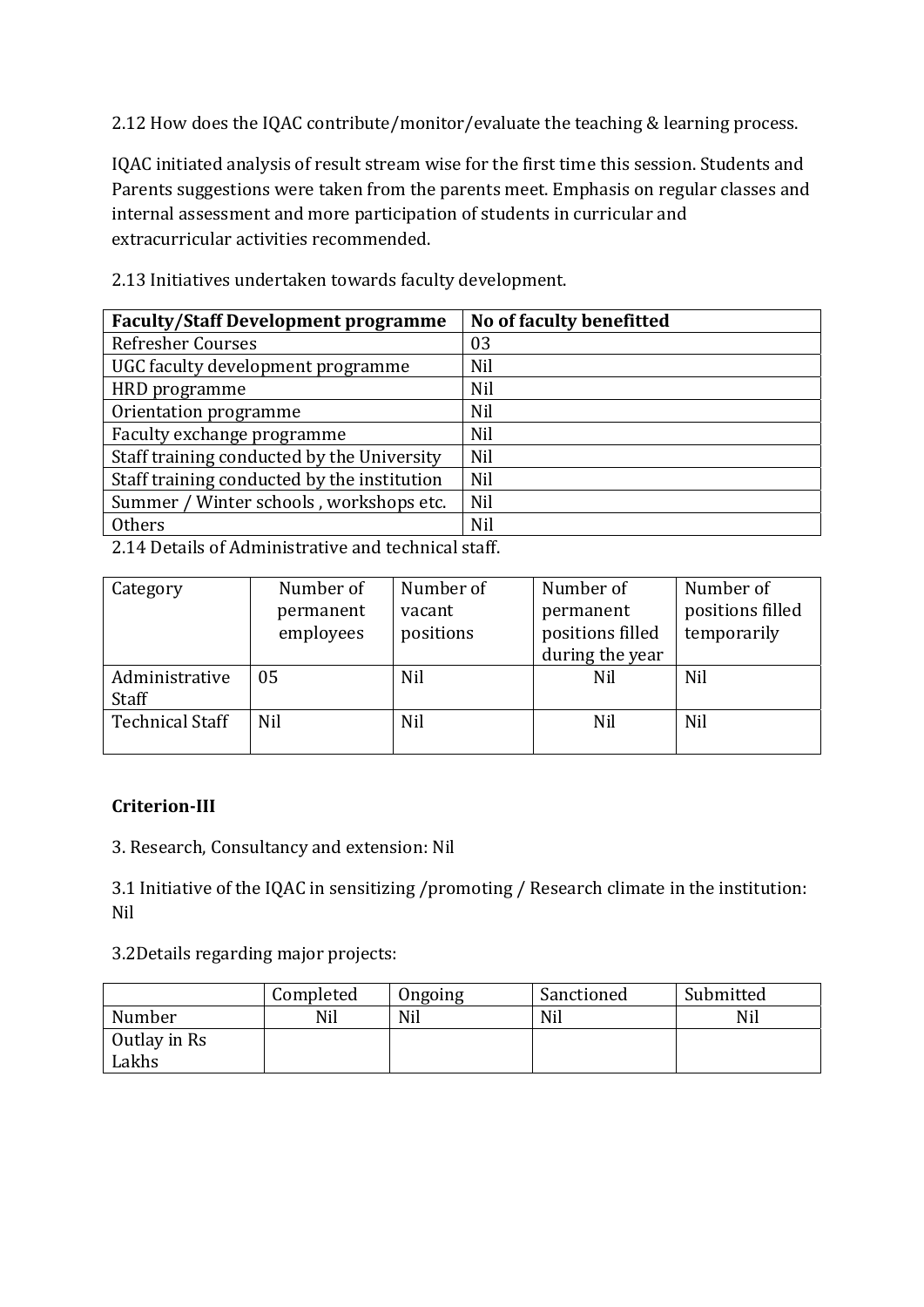3.3Details regarding minor projects.

|              | Completed | Ongoing | Sanctioned | Submitted |
|--------------|-----------|---------|------------|-----------|
| Number       | Nil       | Nil     | Nil        | Nil       |
| Outlay in Rs |           |         |            |           |
| Lakhs        |           |         |            |           |

#### 3.4 Details on research publications.

|                               | International | National | Others |
|-------------------------------|---------------|----------|--------|
| Peer Review Journals          | 54            |          |        |
| Non-Peer Review               |               |          |        |
| Journals                      |               |          |        |
| e-Journals                    |               |          |        |
| <b>Conference Proceedings</b> |               |          |        |

3.5 Details on impact factor of publications: Not assessed

Range: ---------- Average: ---------- h-index: ---------- Nos in SCOPUS: ----------

3.6 Research funds sanctioned and received from various funding agencies, industries and other organizations. Nil

| Nature of the Project                                                   | Duration<br>Years | Name of the<br>funding<br>agencies | Total grant<br>sanctioned | Received |
|-------------------------------------------------------------------------|-------------------|------------------------------------|---------------------------|----------|
|                                                                         |                   |                                    |                           |          |
| Major projects                                                          |                   |                                    |                           |          |
| <b>Minor Projects</b>                                                   |                   |                                    |                           |          |
| <b>Interdisciplinary Projects</b>                                       |                   |                                    |                           |          |
| Industry sponsored                                                      |                   |                                    |                           |          |
| Sponsored by                                                            |                   |                                    |                           |          |
| University/College                                                      |                   |                                    |                           |          |
| Students Research project.<br>(other than compulsory by the university) |                   |                                    |                           |          |
| Any other (Specify)                                                     |                   |                                    |                           |          |
| Total                                                                   |                   |                                    |                           |          |

3.7 No of books published I) With ISBN No: 02 Chapters in edited Books: Nil

## ii) Without ISBN No: Nil

3.8 No of University Departments receiving funds from

(UGC‐SAP: ‐‐‐‐‐‐‐‐‐‐‐‐ CAS: ‐‐‐‐‐‐‐‐‐‐ DST‐FIST: ‐‐‐‐‐‐‐‐‐‐‐ DPE: ‐‐‐‐‐‐‐‐ DBT: ‐‐‐‐‐‐‐‐) **NIL**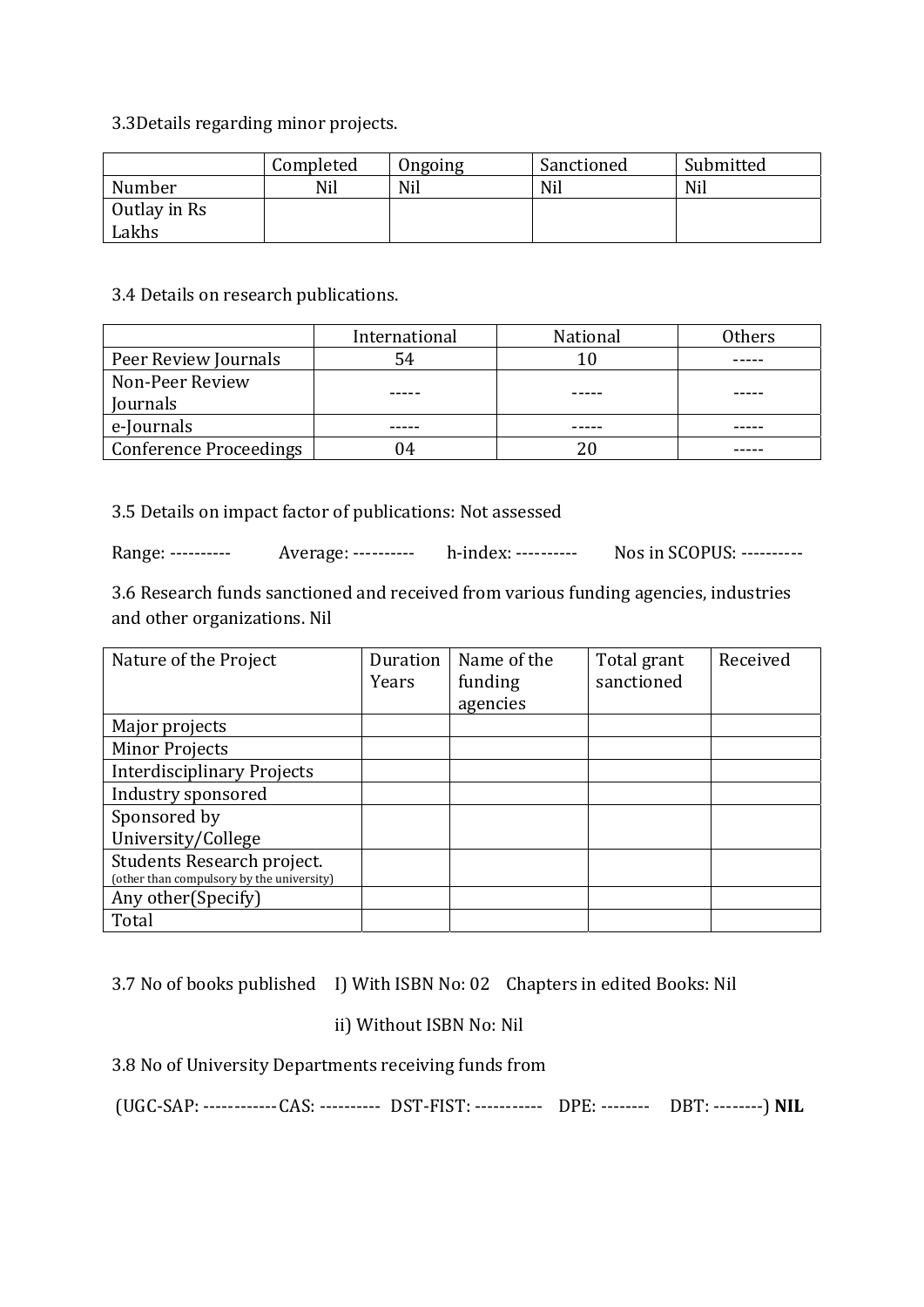3.9 For colleges Autonomy: ---------- CPE: ---------- DBT Star Scheme: --------- $INSPIRE:$  ----------  $CE:$  ---------- Any other (specify):------------

3.10 Revenue generated through consultancy: ‐Nil

3.11 No of conferences organized by the institution:

| Level                  | International | National | State | University | College |
|------------------------|---------------|----------|-------|------------|---------|
| Number                 | Nil           | Nil      | Nil   | Nil        | 02      |
| Sponsoring<br>agencies | Nil           | Nil      | Nil   | Nil        |         |

3.12No of faculties served as experts, chair persons and resource persons: 04

3.13 No of collaborations International: Nil National: Nil Any other: Nil

3.14 No of linkages created during this year: Nil

3.15 Total budget for research for current year in lakhs: **Nil**

From funding agency: ----------From management of University/College: ----------- Total: Nil

3.16 No of patents received this year: Nil

| Type of patent |         | Number |
|----------------|---------|--------|
| National       | Applied | Nil    |
|                | Granted | Nil    |
| International  | Applied | Nil    |
|                | Granted | Nil    |
| Commercialised | Applied | Nil    |
|                | Granted | Nil    |

3.17 Number of research awards/ recognitions received by faculty and research fellows of the institute in the year

| Total | International   National | State | University | District | College |
|-------|--------------------------|-------|------------|----------|---------|
| Nil   |                          |       |            |          |         |

3.18 Number of faculty from the institution who are Ph.D. guides and students registered under them: 01

3.19 No of Ph.D. awarded by faculty from the institution: 05

3.20 No of research scholars receiving the fellowship: Nil

JRF: --------- SRF: --------- Project fellows: --------- Any others: -------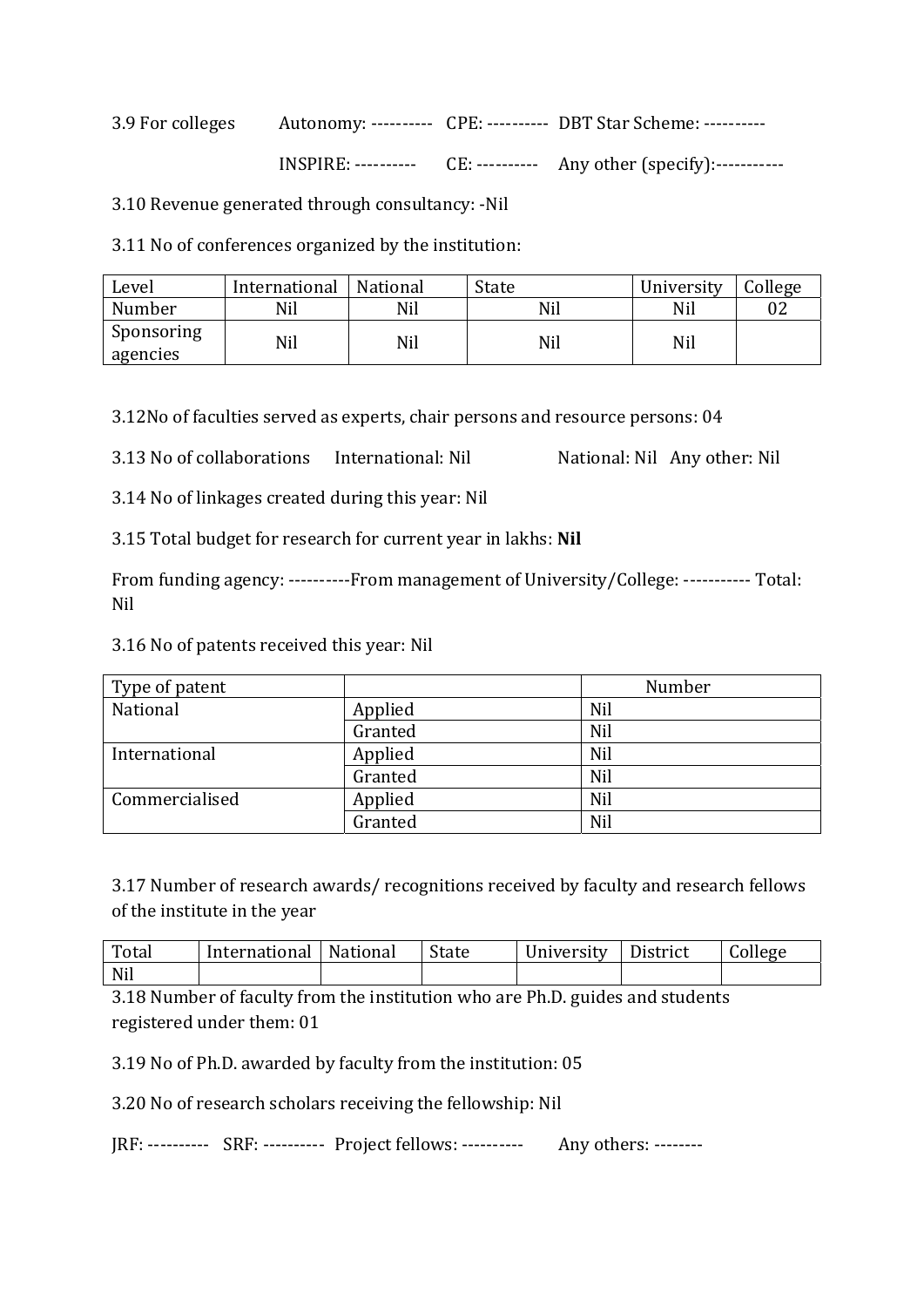| 3.21 No of students participated in NSS events: Nil                                                            |                                             |
|----------------------------------------------------------------------------------------------------------------|---------------------------------------------|
| University Level: ----------State level: ---------- National level: ----------International<br>level: -------- |                                             |
| 3.22 No of students participated in NCC events: Nil                                                            |                                             |
| University Level: ----------State level: ------ National level:                                                | International level: --------               |
| 3.23 No of Awards won in NSS: Nil                                                                              |                                             |
| University Level: ----------State level: ---------- National level: ----------International<br>level: -------- |                                             |
| 3.24 No of awards won in NCC: Nil                                                                              |                                             |
| University Level: ----------State level: ---------- National level: ----------International<br>level: -------- |                                             |
| 3.25 No of extension activities organized: 03 (01 Blood donation Camp, Two swachha<br>Bharat programmes.) Nil  |                                             |
| University forum: ----------College forum:                                                                     | NCC: ----------NSS: --------Any other: ---- |

3.26 Major activities during the year in the sphere of extension activities and institutional social responsibility. Nil

## **CriterionIV**

4. Infrastructure and Learning Resources

4.1 Details of increase in infrastructure facilities

| Facilities                           | existing   | Newly      | Source of   | Total    |
|--------------------------------------|------------|------------|-------------|----------|
|                                      |            | created    | fund        |          |
| Campus area                          | 10 Acres   | <b>Nil</b> | State Govt. | 10 Acres |
| Class Room                           | 12         | Nil        | State Govt. | 12       |
| Laboratories                         | Nil        | 04         | State Govt. | 04       |
| Seminar halls                        | 01         | Nil        | State Govt. | 01       |
| No of important equipments purchased | <b>Nil</b> | Nil        | Nil         | Nil      |
| (> 1 Lakh) during the current years  |            |            |             |          |
| Value of equipment purchased during  |            | 20 Lakhs   | State Govt. | 20 Lakhs |
| the year(Rs in lakhs)                |            |            |             |          |
| Others                               |            |            |             |          |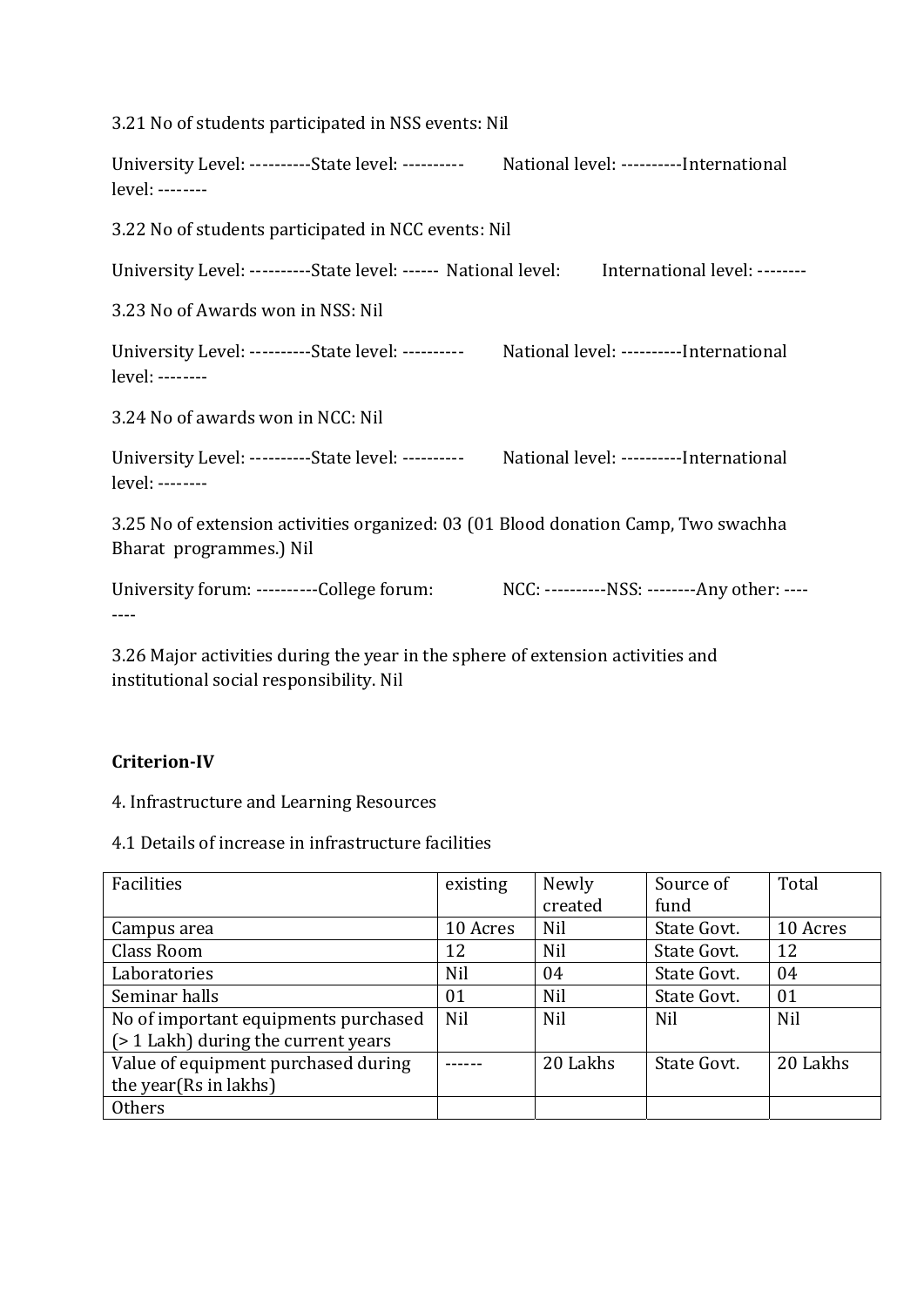## 4.2 Computerization of administration and library.

The admission process is fully computerized and computerization of office work has been initiated with digitalization of the despatch system and HRMS (Human Resource Management System) and integrated Financial Management System in the accounts system. Besides examination and Library sections are under process of computerization .

#### 4.3Library services

|                  | Existing       |       | Newly added |       | Total          |       |
|------------------|----------------|-------|-------------|-------|----------------|-------|
|                  | N <sub>o</sub> | Value | No          | Value | N <sub>o</sub> | Value |
| Text Book        |                |       |             |       | 10,000         |       |
| Reference Book   |                |       |             |       | 4,000          |       |
| e-Books          |                |       |             |       |                |       |
| Journals         |                |       |             |       |                |       |
| e-Journals       |                |       |             |       |                |       |
| Digital Database |                |       |             |       |                |       |
| Others           |                |       |             |       |                |       |

## 4.4 Technology up gradation (Overall)

|          | Total<br>Computers | computer<br>Labs | Internet | Centres | Browsing   Computer<br>Centers | Office | Departments   Others |  |
|----------|--------------------|------------------|----------|---------|--------------------------------|--------|----------------------|--|
| Existing |                    |                  | 02       | Nil     | Nil                            |        | 04                   |  |
| Added    | ---                | ---              | ---      | ---     | ---                            | ---    | ---                  |  |
| Total    | 15                 |                  | 02       | Nil     | Nil                            | 01     | 04                   |  |

4.5 Computer, Internet access, training to teachers and students and any other programme for technology up gradation. (Networking, e‐Governance)

#### 4.6 Amount spent on maintenance in lakhs

|            | Item                               | Amount spent |
|------------|------------------------------------|--------------|
|            | <b>ICT</b>                         | Nil          |
| - Ii       | Campus infrastructure & facilities | Nil          |
| <b>Iii</b> | Equipments                         | Nil          |
| $I_{V}$    | <b>Others</b>                      | Nil          |
|            | Total                              | Nil          |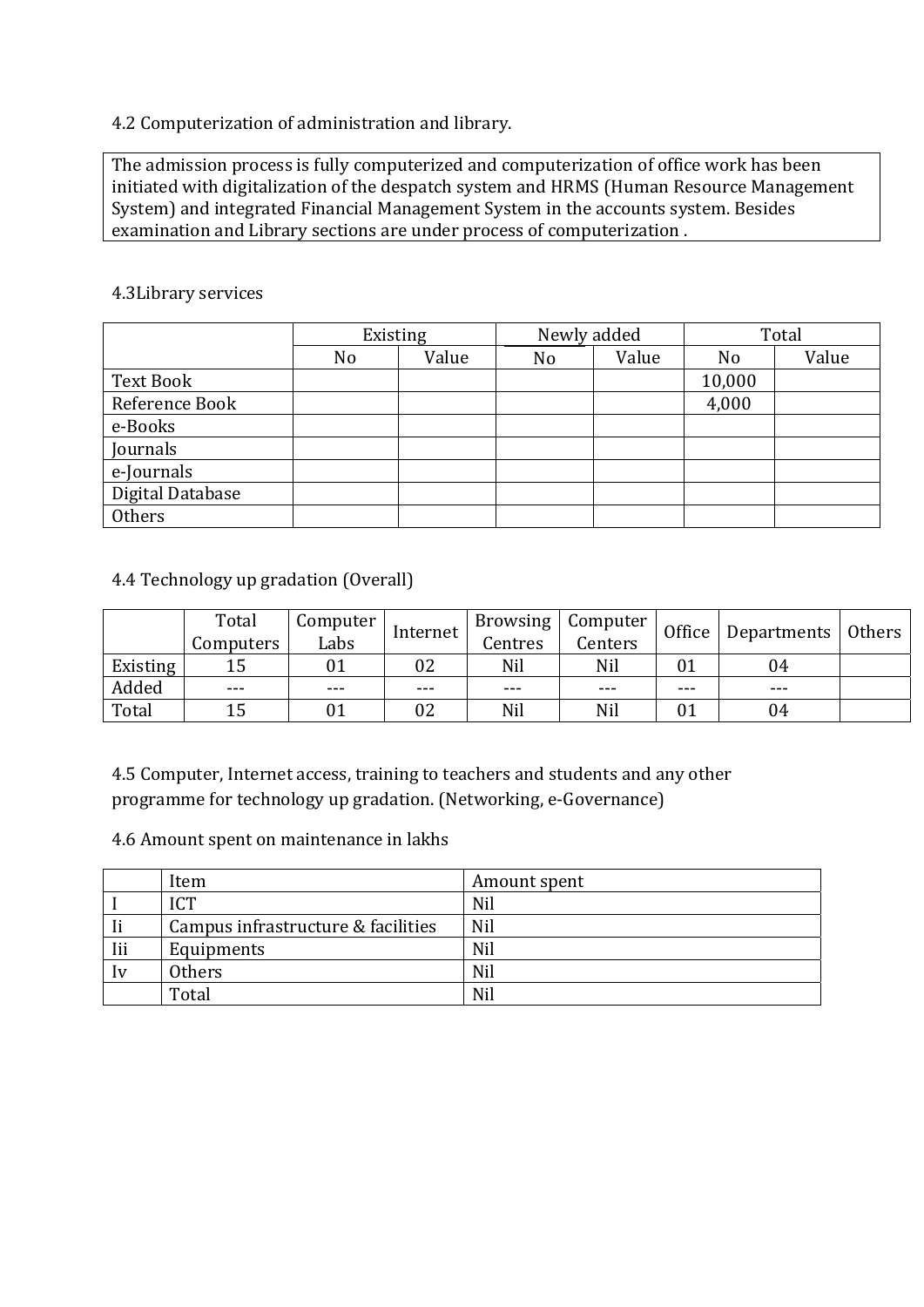### **CriterionV**

5. Student Support and Progression

5.1 Contribution of IQAC in enhancing awareness about student support services.

Various support services to students provided by the college and Government are provided in the college calendar and feedback forms.

#### 5.2 Efforts made by the institution for tracking the progression

Active proctorial system is in place to evaluate progress of the students

5.3 Total number of students

| <b>TTO</b>        | nr                        | DL F              | $\sim$ $\sim$             | $\mathbf{m}$ |
|-------------------|---------------------------|-------------------|---------------------------|--------------|
| JU                | ◡                         | TIL               | ulle 19                   | 'ldi         |
| - 4<br>$\sqrt{2}$ | . <del>.</del> . 1<br>,,, | <b>. 1</b><br>,,, | $\cdot$ .<br>N<br>1 V 1 1 |              |

(b)Number of students from outside state: Not available

(c) Number of international students: Nil

| (d) |        | Men | Women  |      |  |
|-----|--------|-----|--------|------|--|
|     | Number | ₩   | Number | $\%$ |  |
|     |        |     |        |      |  |

(e)

| Last Year |           |      |            | This Year |       |        |      |           |           |                    |      |
|-----------|-----------|------|------------|-----------|-------|--------|------|-----------|-----------|--------------------|------|
| Genera    | <b>SC</b> | CТ   | <b>OBC</b> | P.C.      | Total | Genera | - SC | <b>ST</b> | <b>OB</b> | $D \cap C$<br>r.u. | Tota |
|           |           |      |            |           |       |        |      |           |           |                    |      |
| 258       | 59        | רי ר | 150        | 10        | 514   | 323    | 80   | 42        | 157       | U                  |      |

Demand ratio: 1:4 Dropout %: 0

5.4 Details of student support mechanism for coaching for competitive examinations.

A placement cell exist in the college with experience faculty as the members who take care of the students preparing to appear for different competitive examinations. Number of student beneficiaries: Data not available

5.5 Number of students qualified in these examinations – NA (This is an under graduate college)

| NET: SET/SLET: ------------- | GATE: ---------- CAT: ------------- IAS/IPS: ----- |  |
|------------------------------|----------------------------------------------------|--|
|                              |                                                    |  |
|                              |                                                    |  |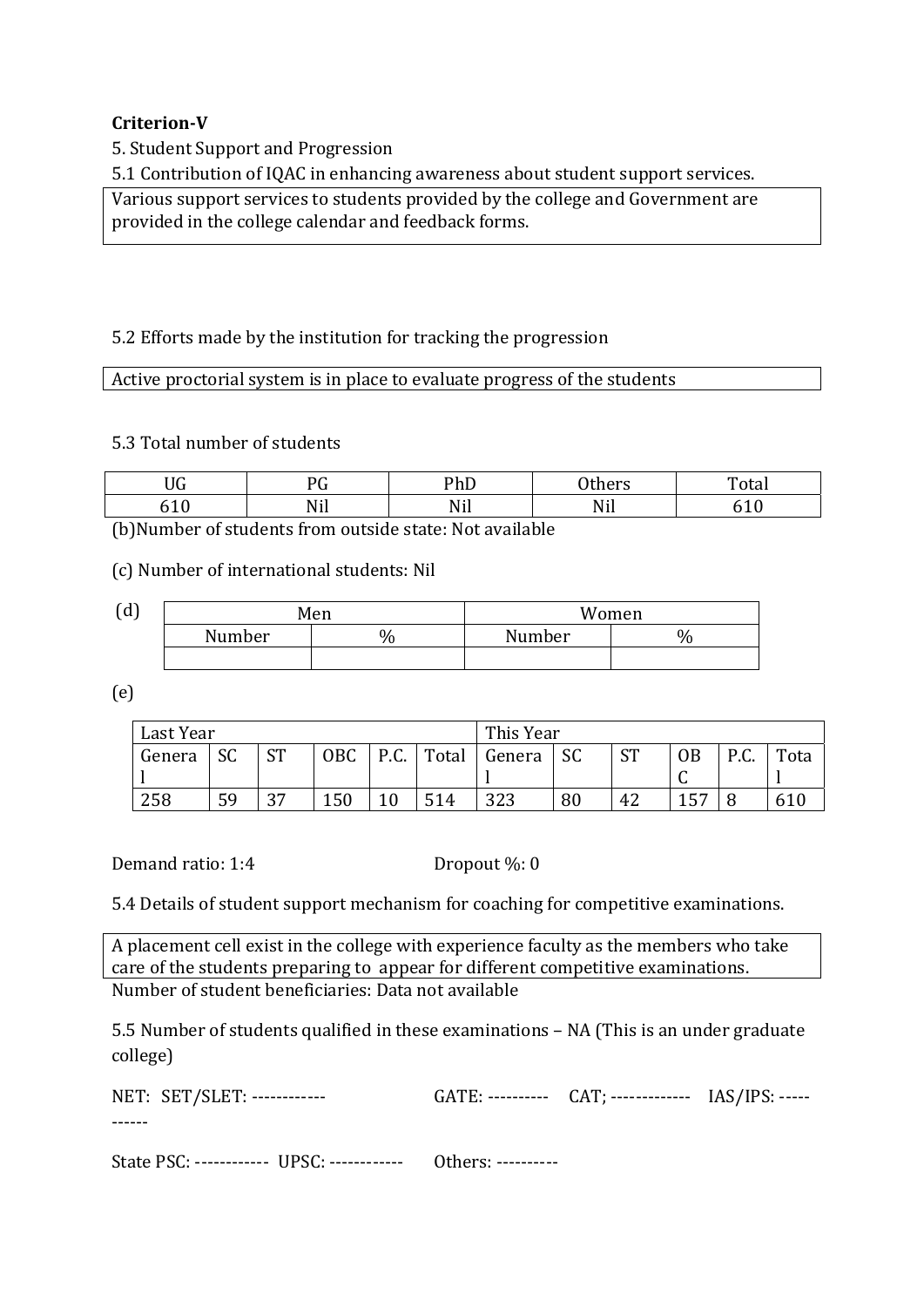#### 5.6 Details of student counseling and career guidance.

Career Guidance is assigned to the concerned departments and placement cell in the benefit of the students.

Number of student benefitted: Information not available.

5.7 Details of campus placement ‐ Nil

|                                                                             | Off campus |                             |                             |
|-----------------------------------------------------------------------------|------------|-----------------------------|-----------------------------|
| Number of<br>Number of students<br>organizations<br>participated<br>visited |            | Number of student<br>placed | Number of student<br>placed |
|                                                                             |            |                             |                             |

#### 5.8 Details of gender sensitization programmes

Self Defence training to girl students is imparted to the girl students under the Biju Yuba Sasaktikaran Yojana to empower girl students about 100 students were trained under the guidance of trained master trainers.

5.9 Student Activities

5.9.1 No of students participated in sports, Games and other events

|  | State / University level: 02 | National level:01 | International level: ------------- |
|--|------------------------------|-------------------|------------------------------------|
|--|------------------------------|-------------------|------------------------------------|

No of students participated in cultural events

State / University level: 02 National level: ‐‐‐‐‐‐‐‐‐‐‐‐‐‐ International level: ‐‐‐‐‐‐‐‐ ‐‐‐‐‐

5.9.2 No of medals /awards won by students in sports, games and other events

Sports: State / University level: 01 National level: ‐‐‐‐‐‐‐‐‐‐‐‐‐‐ International level: ‐‐‐‐ ‐‐‐‐‐‐‐

Cultural: State / University level: 01 National level: -------------- International level: ----‐‐‐‐

#### 5.10 Scholarship and financial support

| Scholarship and financial support                       | Number of<br>students | <b>Amount</b> |
|---------------------------------------------------------|-----------------------|---------------|
| Financial support from the institution                  | Nil                   | Nil           |
| Financial support from Government                       | 98                    | 3,19,590      |
| Financial support from other sources                    | Nil                   | Nil           |
| Number of students who received international /National | Nil                   | Nil           |
| recognitions                                            |                       |               |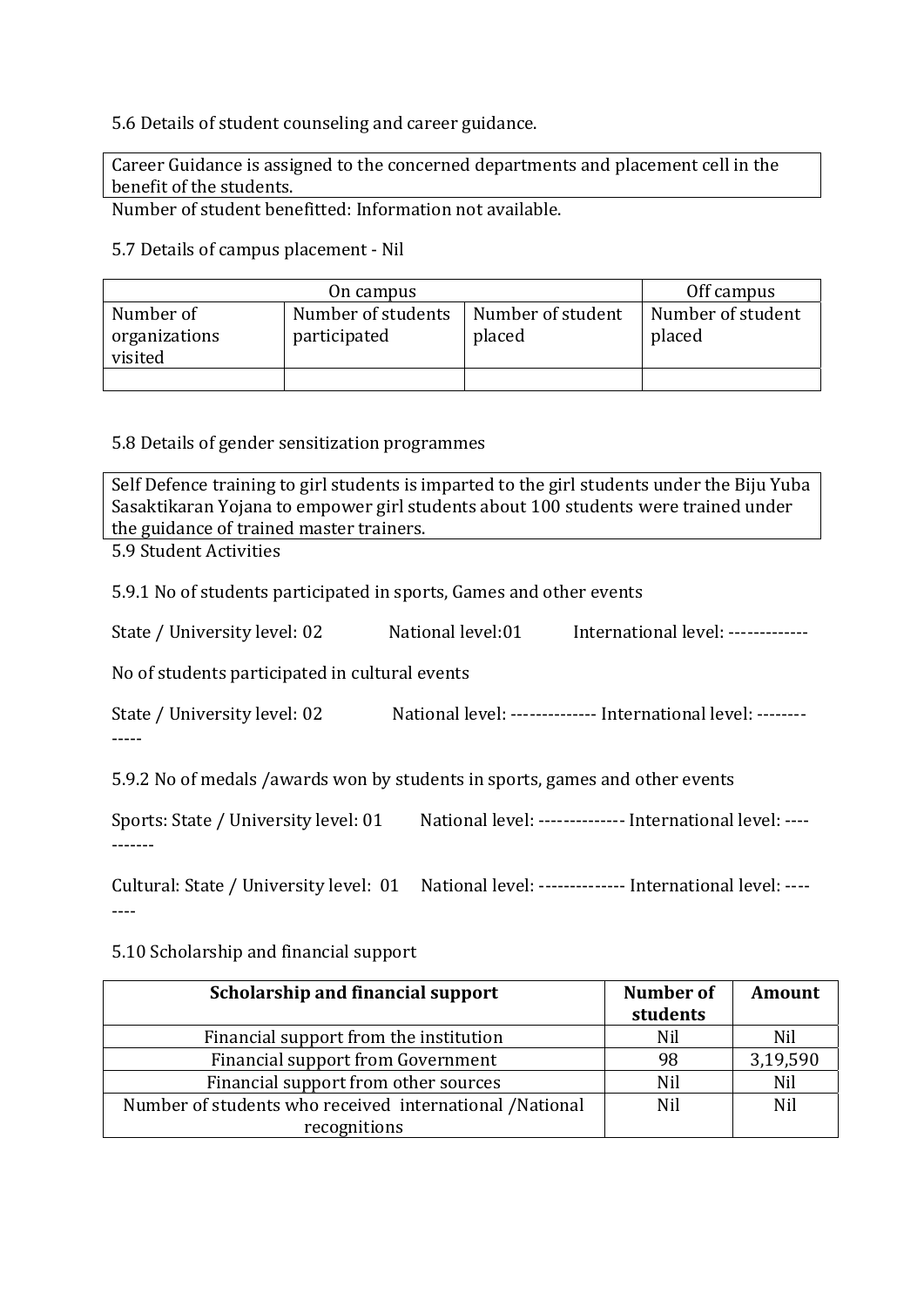5.11 Student organized / initiatives

Fair: State / University level: --------Nil-- ------- National level: -----Nil------ International level: Nil

Exhibition: State / University level: Nil--------- National level: -Nil---------- International level: ‐Nil

5.12 No of social initiatives undertaken by the students: 02

5.13 Major grievances of students (if any) redressed: Addition of more toilets for both Ladies and Gents more drinking water facilities extension of boys and girls common rooms, provision for Indoor stadium and Indoor games and e-Library, expansion of Library and reference.

## **CriterionVI**

6. Governance, Leadership and Management 6.1 State the vision and mission of the institution

The institution has a vision of nurturing students for their career and character. The institution encourages students to self-employ themselves. The college plans to be an ideal place of learning and a centre of cultural activities. The skill of the soil for silk weaving and fashion designing is emphasized as a vocational elective subject to boost this and create self‐employment for students.

6.2 Does the institution has a management information System

SAMS (Student Academic Management System) and HRMS (human Resource Management System) exist in the college.

## **6.3 Quality improvement strategies adopted by the institution for each of the following**

6.3.1 Curriculum Development

As an affiliated college of Berhampur University, we strictly adhere to the curriculum provided by the University.

## 6.3.2 Teaching and learning.

Traditional method of teaching is adopted. However wherever possible ICT is employed.

## 6.3.3 Examination and evaluation

Students are subjected to monthly and unit wise test by the department. The college conducts midterm and test examinations prior to sending of students to sit for the university examinations.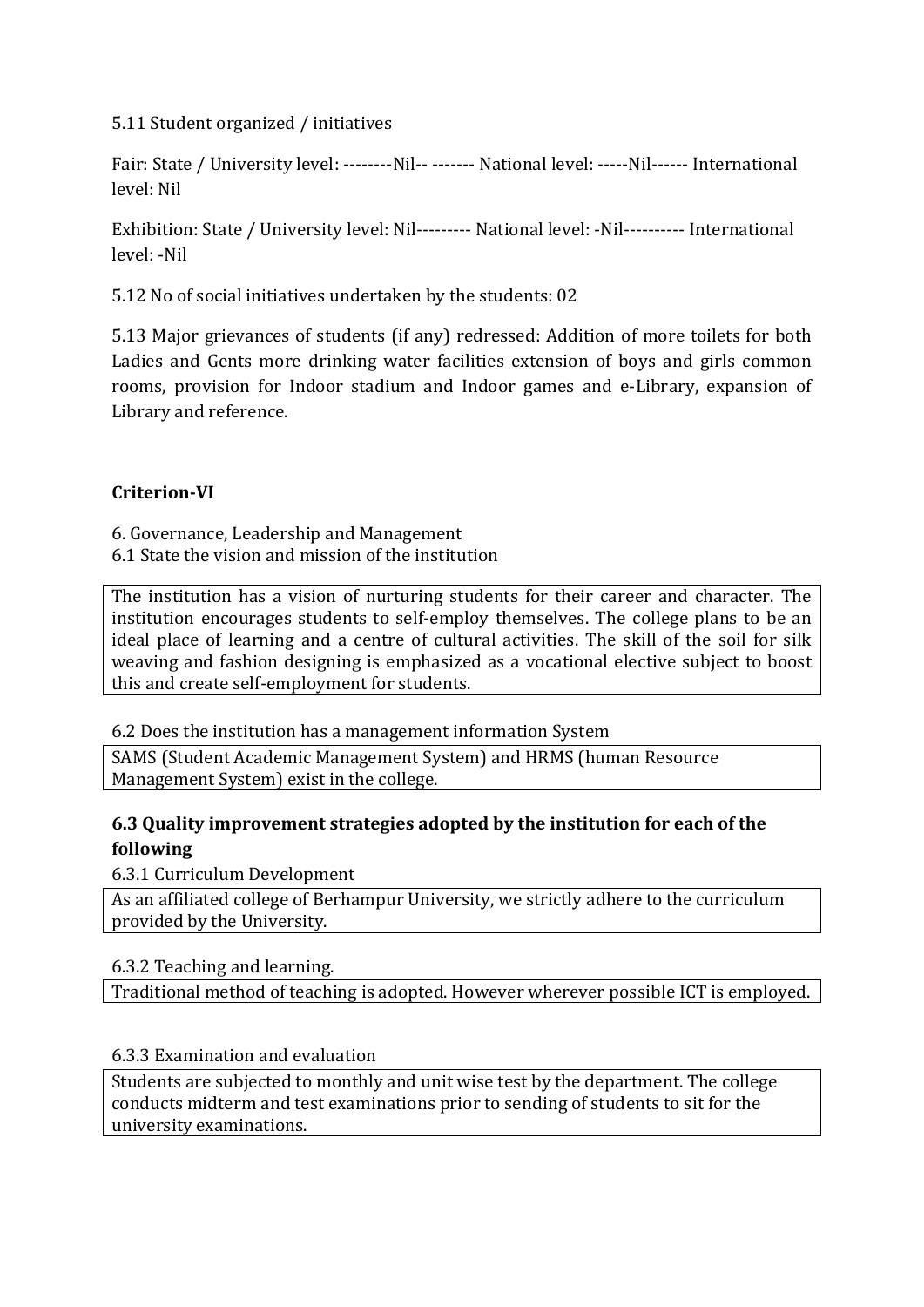6.3.4 Research and Development.

Faculties are encouraged to pursue research. However with restriction of not allowing teachers of our college to guide Ph.D. this part could not be pursued as an under graduate college.

6.3.5 Library, ICT and Physical infrastructure/instrumentation

The institution is 100% funded by the State Government. Instruments as well as Library books are procured by the allotted funds from the Government.

6.3.6 Human Resource Management

The State Government through its HRMS (Human Resource Management System) manages the HR of the college.

6.3.7 Faculty and staff recruitment.

State Government is the recruiting and placement authority for faculty and staff in this college as it is a Government College.

#### 6.3.8 Industry Interaction/ Collaboration

No Industry Interaction / Collaboration

6.3.9 Admission status

Admission in to the college conducted by SAMS (Student Academic Management System). The system is a part of e‐ admission process supervised by Govt. of Odisha.

6.4 Welfare schemes for

| <b>Teaching Staff</b> | Provided by the Govt. of Odisha |
|-----------------------|---------------------------------|
| Non teaching Stsff    | Provided by the Govt. of Odisha |
| Students              | Provided by the Govt. of Odisha |

6.5 Total corpus fund generated: P.L. fund of amount of Rs.54,93,051/‐ as on 31st May 2015

6.6 Whether annual financial audit has been done: No

6.7 Whether Academic and Administrative Audit (AAA) have been done?

| Audit Type     |                    | External                            | Internal |                           |  |
|----------------|--------------------|-------------------------------------|----------|---------------------------|--|
|                | Yes / No<br>Agency |                                     | Yes / No | Agency                    |  |
| Academic       | No                 | No                                  | Yes      | Yes                       |  |
| Administrative | Yes                | Directorate,<br>Higher<br>Education | Yes      | College<br>Administration |  |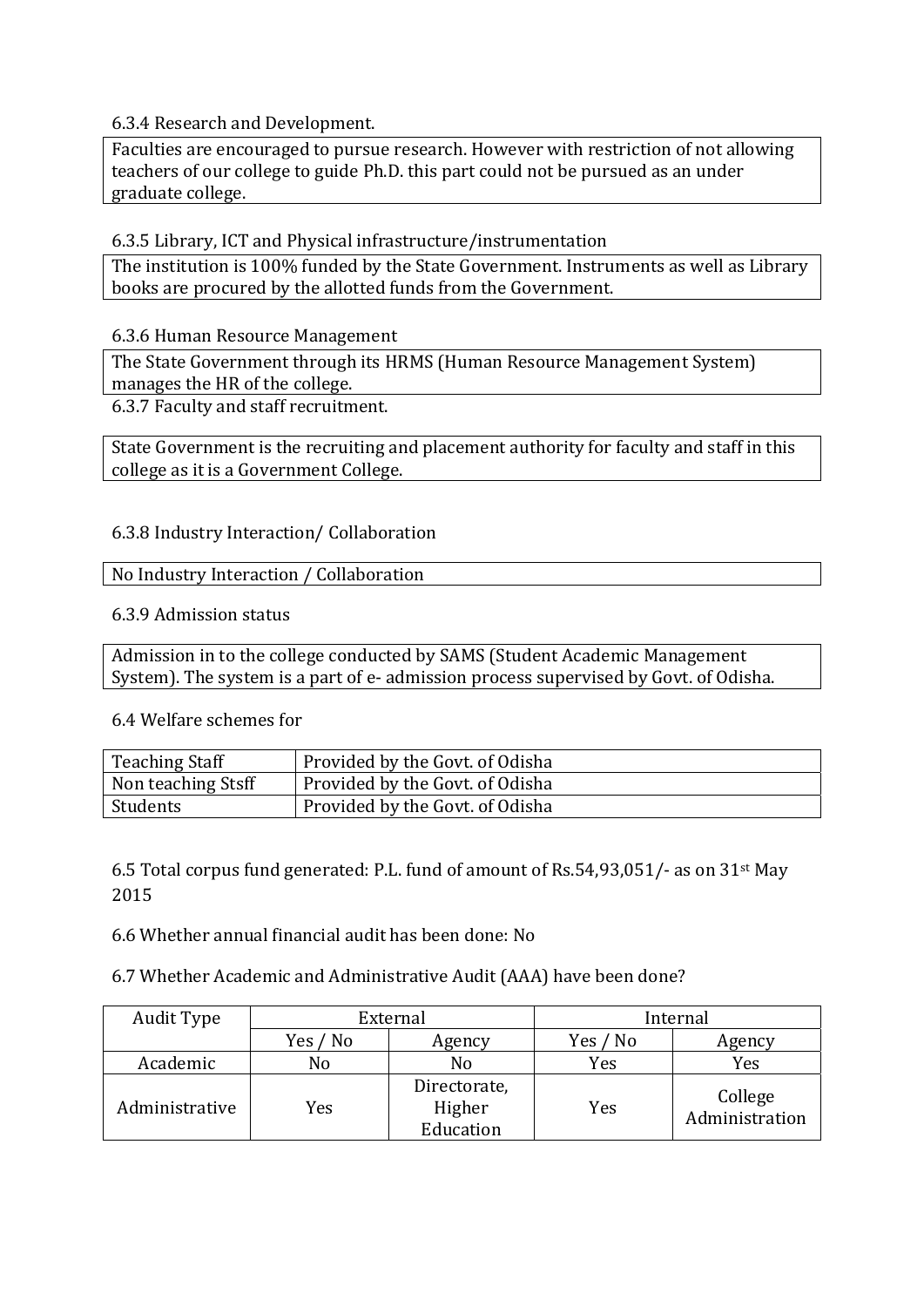6.8. Does the university/ Autonomous College declare result within 30 days? NA

For UG Programmes :

For PG Programme :

6.9 What efforts are made by the university / Autonomous College for Examination Reforms?

Examinations are conducted in a smooth, discipline and peaceful atmosphere as per norm.

6.10 What efforts are made by the University/Autonomous College for examination reforms?

NA

6.11 Activities and support from Alumni Association

Nil

6.12 Activities and support from the parent‐teacher Association

An interface of the student, teacher and parents provides guidelines for academic achievements.

6.13 Development programmes for support staff – No.

6.14 Initiatives taken by institution to make the campus eco‐friendly

Exhaustive plantation has been made in the campus and a water harvesting system is in place in the college premises as initiatives to make the campus eco friendly.